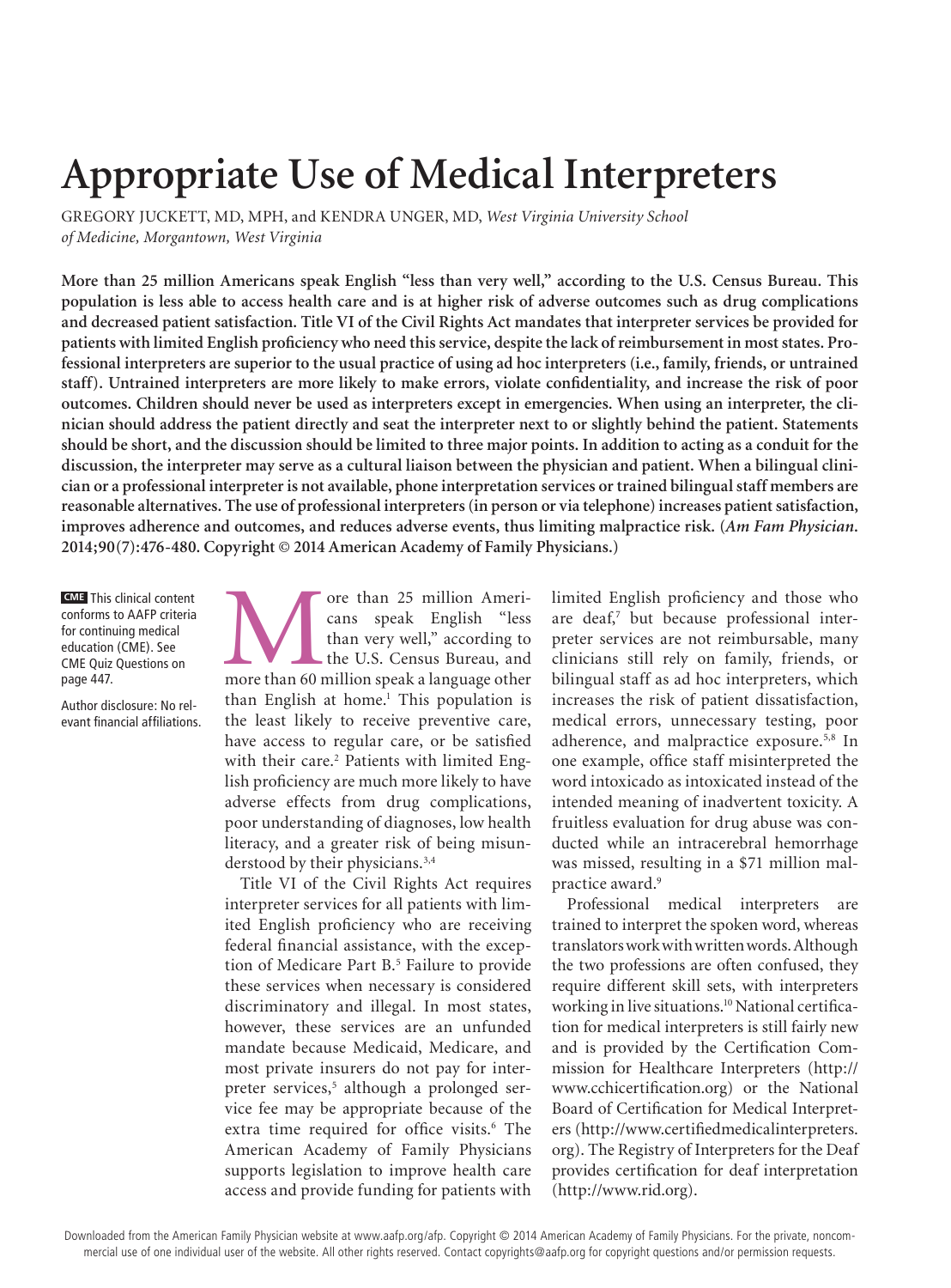| Clinical recommendation                                                                                                                                                                   | Evidence<br>rating | References   |
|-------------------------------------------------------------------------------------------------------------------------------------------------------------------------------------------|--------------------|--------------|
| Use of a trained interpreter meets the legal requirements of Title VI of the Civil Rights Act and<br>should be offered to patients with limited English proficiency.                      |                    | 5, 15, 24    |
| When using an interpreter, the clinician should address the patient directly in the first person.                                                                                         |                    | 10           |
| Seating the interpreter next to or slightly behind the patient facilitates better communication.                                                                                          |                    | 10.13        |
| When using an interpreter, the clinician should allow for sentence-by-sentence interpretation.                                                                                            |                    | 6            |
| A trained interpreter should be used to improve communication (resulting in fewer errors), clinical<br>outcomes, and satisfaction with care in patients with limited English proficiency. | B                  | 4, 8, 17, 23 |

*A = consistent, good-quality patient-oriented evidence; B = inconsistent or limited-quality patient-oriented evidence; C = consensus, diseaseoriented evidence, usual practice, expert opinion, or case series. For information about the SORT evidence rating system, go to http://www.aafp. org/afpsort.*

# **Choosing an Interpreter**

Professional interpreters are often not available, although larger institutions and universities employ them or use employee or community language banks as needed. Therefore, multilingual staff members should be encouraged to receive additional training in interpretation technique; fluency alone does not make them effective interpreters. With more than 100 languages spoken in the United States,<sup>4</sup> the most feasible option for most offices is usually a telephone service such as LanguageLine Solutions (http://languageline.com) or CyraCom Language Solutions (http://www.cyracom.com). Soon after

# **Table 1. Tips for Using a Medical Interpreter**

Identify patients who may need an interpreter

- Allow extra time for the interview
- Meet with the interpreter before the interview to give some background, build rapport, and set goals

Document the name of the interpreter in the progress note

Realize that most patients understand some English, so do not make comments you do not want them to understand

Seat the interpreter next to or slightly behind the patient

Speak directly to the patient, not the interpreter

Use first-person statements ("I" statements); avoid saying "he said" or "tell her"

Speak in short sentences or short thought groups

Ask only one question at a time

Allow appropriate time for the interpreter to finish the statement

Prioritize and limit the key points to three or fewer

Do not use idioms, acronyms, jargon, or humor

Insist on sentence-by-sentence interpretation to avoid tangential conversations

Allow 10-minute breaks for every hour of interpretation

Use the "teach back" or "show me" technique to ensure patient comprehension

Have a post-session discussion with the interpreter to get further details and make corrections, if necessary

a request, an on-call trained interpreter is connected by phone for the interview. Clinics can subscribe to the service or pay per call (\$2 to \$3 per minute without a contract). Use of telephone interpreters is not inferior to having a bilingual health care professional.<sup>11</sup> However, if a patient insists on having a family member as an interpreter, this should be recorded in the patient's chart.6

Interpreter services for patients who are deaf are usually provided through video remote interpreting, in which a two-way video link facilitates American sign language communication. Video relays (on-screen sign language interpreters), closed captioning (spoken words appearing

on screen), telephone typewriters, lip reading, and simple texting or writing are alternative means of communication. It is not advisable to rely on computerized translation services in which typed phrases are automatically translated online or spoken with a prerecorded voice. These are often rough renderings that miss critical information, even when used for something as simple as prescription labels.12 However, they may have a role in translating specific medical terms that are misunderstood by patients who are otherwise fluent in English.

# **Using an Interpreter**

*Table 1* lists tips for using medical interpreters. It is best to meet briefly with the interpreter before the patient encounter to make sure he or she is the appropriate choice, give some clinical background, build rapport, and set goals.<sup>13</sup> This is especially important with untrained interpreters; coaching on technique can greatly facilitate the interview. The interviewer should speak in the first person ("I" statements), not the third person (e.g., "tell her," "he said"), and speak directly to the patient, whereas the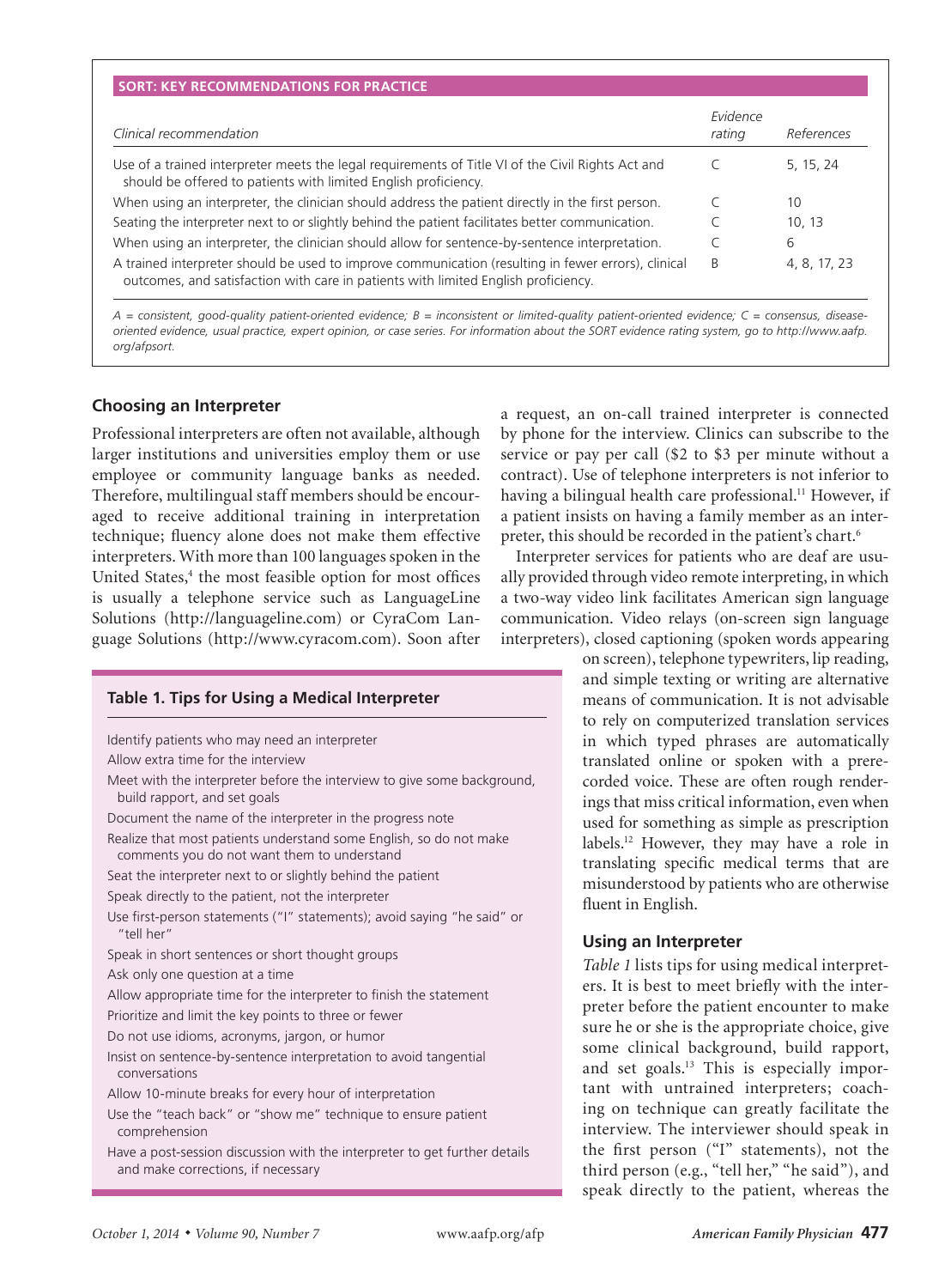## **Table 2. Problems with Using Ad Hoc Nonprofessional Medical Interpreters**

**Medical Interpreters**

| Children should not be used as interpreters except in<br>emergencies because of their limited understanding of<br>adult issues <sup>8,16</sup>         |  |
|--------------------------------------------------------------------------------------------------------------------------------------------------------|--|
| Family members may have personal agendas <sup>17</sup>                                                                                                 |  |
| Interpreter may provide unsolicited advice <sup>17</sup>                                                                                               |  |
| No quarantee of confidentiality <sup>17</sup>                                                                                                          |  |
| Nonprofessional interpreters are associated with a higher<br>risk of longer hospital stays and readmission <sup>18</sup>                               |  |
| Physician may lose control of the interview because of<br>tangential conversations <sup>17</sup>                                                       |  |
| Scope of inquiry may be limited when using a family<br>member or friend because of embarrassment about<br>intimate or sexual issues <sup>8,13,17</sup> |  |
| Unfamiliarity with medical terminology may lead to<br>misunderstanding and errors in interpretation <sup>4,8,17,19</sup>                               |  |

*Information from references 4, 8, 13, and 16 through 19.*

interpreter should function as an inconspicuous conduit for the conversation.<sup>10</sup> This is facilitated by seating the interpreter next to or slightly behind the patient.<sup>10,13</sup> The clinician should speak in short sentences, then wait for the interpreter to convey them.<sup>6</sup> Jargon, idioms, acronyms, and jokes should be avoided; attempts at humor are often lost in interpretation. Participants must aim for complete transparency, where everything said is interpreted for everyone present.<sup>14</sup> Because most patients comprehend at least some English, it is advisable to refrain from making comments that the patient should not hear.10 Control of the interview is maintained by limiting tangential discussions.

Although interpreters function primarily as conduits for a discussion, they may secondarily serve as clarifiers, cultural liaisons, or patient advocates.<sup>15</sup> Clarification occurs when the interpreter interjects a brief explanation, often prefaced by the words "the interpreter would like to state... ." The interpreter can also function as a cultural liaison to help the clinician understand cultural beliefs about illness causation or care. The interpreter may even serve as a patient advocate by helping the physician understand barriers to dietary modifications, filling prescriptions, or proper follow-up. 15

# **Common Pitfalls**

The use of untrained interpreters is the proverbial "broad path of least resistance," resulting in many pitfalls. Ad hoc interpreters—usually friends or family—have multiple limitations *(Table 2)*. 4,8,13,16-19 The clinician does not know how effectively his or her message is being interpreted, which makes it easy to lose control of the interview. Nonprofessional interpreters have not received training about the Health Insurance

Portability and Accountability Act and may not be aware of the need for confidentiality. Other potential problems include unfamiliarity with medical terminology, embarrassment about intimate or sexual issues (about which the interpreter may substitute euphemisms), unsolicited advice, and mixed motives or personal agendas.<sup>17</sup> The use of younger children as interpreters is especially problematic because of their limited understanding of adult issues,<sup>16</sup> and this practice is forbidden in several states. The use of nonprofessional interpreters increases the risk of nonequivalent interpretations, leading to possible misunderstandings.<sup>19</sup> Partially bilingual physicians face yet another pitfall: deciding to use their own limited language skills vs. hiring an interpreter. It is much easier to ask questions in another language than to understand the response. Overconfidence in one's language abilities can lead to serious errors and substandard care.<sup>20</sup>

Even when using a professional interpreter, care must be taken to avoid common mistakes *(Table 3)*. More than one-third of all Americans have limited health literacy, which leads to difficulties in navigating the complex U.S. health care system<sup>21</sup>; this is especially true for patients with limited English proficiency. Limiting the discussion

| Error                                                             | Correction                                                    |
|-------------------------------------------------------------------|---------------------------------------------------------------|
| Addressing the<br>interpreter directly                            | Speak directly to the patient                                 |
| Allowing the interpreter                                          | Insist on sentence-by-sentence                                |
| to dominate the                                                   | interpretation and direct                                     |
| conversation or answer                                            | communication with the                                        |
| for the patient                                                   | patient                                                       |
| Discussing multiple                                               | Limit the key points to three                                 |
| complex issues                                                    | or fewer                                                      |
| Permitting side                                                   | Insist on sentence-by-sentence                                |
| conversations                                                     | interpretation                                                |
| Relying on one's own<br>inadequate language<br>skills             | Use a qualified professional<br>interpreter whenever possible |
| Seating the interpreter far                                       | Seat the interpreter next to or                               |
| away from the patient                                             | slightly behind the patient                                   |
| Using an interpreter to                                           | Use a noninvolved party to                                    |
| witness a consent form                                            | witness the consent                                           |
| Using family or friends as                                        | Use a qualified professional                                  |
| interpreters                                                      | interpreter whenever possible                                 |
| Using third-person<br>statements (e.g., "tell<br>her," "he said") | Use first-person statements<br>("I" statements)               |

# **Table 3. Common Errors When Using Medical Interpreters**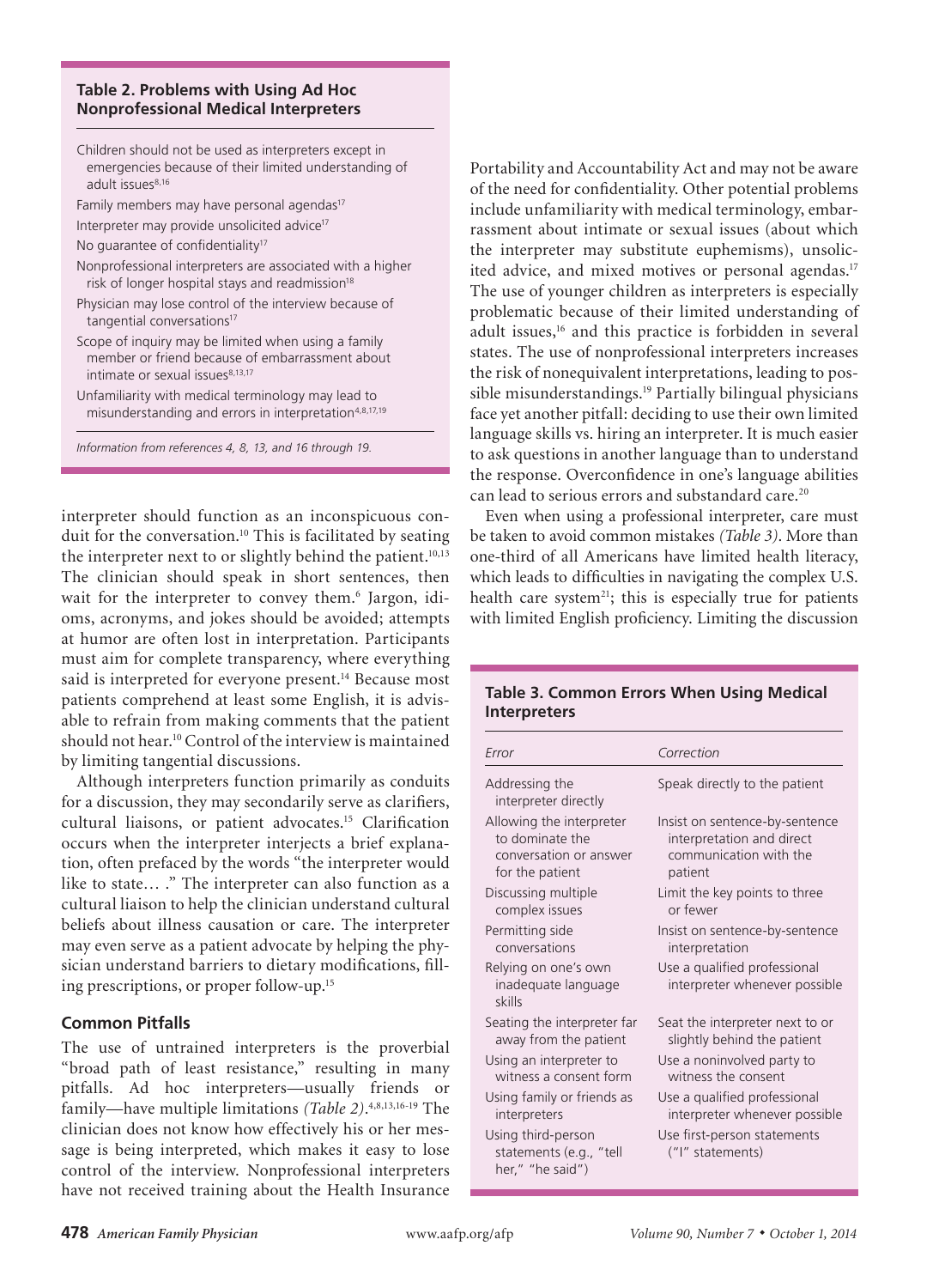to three major points may help avoid overwhelming the patient and interpreter.<sup>22</sup> Patients often do not understand directions, even though they may nod or say they do. It is best to use the "teach back" or "show me" technique, in which the patient is asked to repeat the directions in his or her own words.<sup>22</sup> If the patient is unable to do so, the directions should by explained again through the interpreter, and the patient should continue trying until he or she expresses full understanding.

## **Benefits and Requirements**

The benefits of using professional interpreters are well documented *(Table 4)*. 4,5,8,15,17-19,23,24 In addition to clear interpretation with fewer errors, interviews with trained interpreters are associated with improved comprehension and significantly greater patient satisfaction,<sup>23</sup> better care and compliance, and lower risk of adverse events, thus mitigating malpractice risk.<sup>17</sup> The use of professional interpreters also reduces hospital stays and readmission rates.<sup>18</sup>

The National Standards for Culturally and Linguistically Appropriate Services include four mandates: (1) language assistance for patients with limited English proficiency should be offered at no cost; (2) patients should be notified of the availability of language assistance services in their preferred language, both verbally and in writing; (3) the competence of interpreters should be ensured, and the use of untrained persons or minors as interpreters should be avoided; and (4) easily understood print materials and signage should be provided in the languages commonly used in the service area.<sup>24</sup> Additionally, the Joint

## **Table 4. Benefits of Proper Use of Trained Medical Interpreters**

Fewer errors in communication<sup>4,8,19</sup>

Improved patient satisfaction<sup>4,17,23</sup>

Interpreter may act as a cultural liaison to ensure clarification for the physician<sup>15</sup>

Interpreter may clarify patient meaning beyond language<sup>15</sup> Interpreter may function as a link between patients and the health system<sup>4,17</sup>

Lower malpractice risk<sup>15,17</sup>

- Use of a trained interpreter is associated with significantly shorter hospital stays and reduced 30-day readmission rates18
- Use of a trained interpreter meets legal requirements of Title VI of the Civil Rights Act<sup>5,15,24</sup>

*Information from references 4, 5, 8, 15, 17 through 19, 23, and 24.*

## **Table 5. Medical Interpreter Resources for Physicians**

**Medical Interpreters**

#### **A Physician's Practical Guide to Culturally Competent Care**

https://www.thinkculturalhealth.hhs.gov/Content/ ContinuingEd.asp (free continuing medical education course)

- **Agency for Healthcare Research and Quality Overview of Medical Interpreter Standards of Practice**
	- http://www.ahrq.gov/professionals/systems/hospital/ lepguide/lepguidefig5.html
- **Certification Commission for Healthcare Interpreters**
- http://www.cchicertification.org (registry may be searched for certified interpreters)
- **Cross Cultural Health Care Program**

http://www.xculture.org

## **DiversityRx**

http://www.diversityrx.org

#### **How to Communicate Effectively Through Interpreters: A Guide for Leaders**

http://www.au.af.mil/au/awc/awcgate/army/using\_ interpreters.htm

## **National Board of Certification for Medical Interpreters**

http://www.certifiedmedicalinterpreters.org (registry may be searched for certified interpreters)

## **National Council on Interpreting in Health Care** https://www.facebook.com/ncihc

#### **National Standards for Culturally and Linguistically Appropriate Services in Health Care**

http://http://minorityhealth.hhs.gov/omh/browse. aspx?lvl=2&lvlid=53

#### **Registry of Interpreters for the Deaf**

http://www.rid.org (registry may be searched for certified interpreters)

#### **Telephone interpreter services (fee-based)**

CyraCom Language Solutions: http://www.cyracom.com LanguageLine Solutions: http://www.languageline.com MultiLingual Solutions: http://www.mlsolutions.com Telelanguage: http://www.telelanguage.com

Commission, which accredits and certifies health care organizations in the United States, requires that hospital staff effectively communicate with patients when providing care, treatment, and services, and recommends language interpreters as one of the best options.<sup>20</sup> *Table 5* lists several online resources available to physicians.

**Data Sources:** We searched PubMed, Clinical Evidence, the Cochrane Database of Systematic Reviews, and Medline (Ovid) using the terms medical interpretation, interpretation for the deaf, interpretation techniques, ethics for interpreters, limited English proficiency, language barriers in medicine, telephone interpretation, certification of health care interpreters, health literacy, teach back, and National Standards for Culturally and Linguistically Appropriate Services (CLAS). Search dates: May 2013 to August 2014.